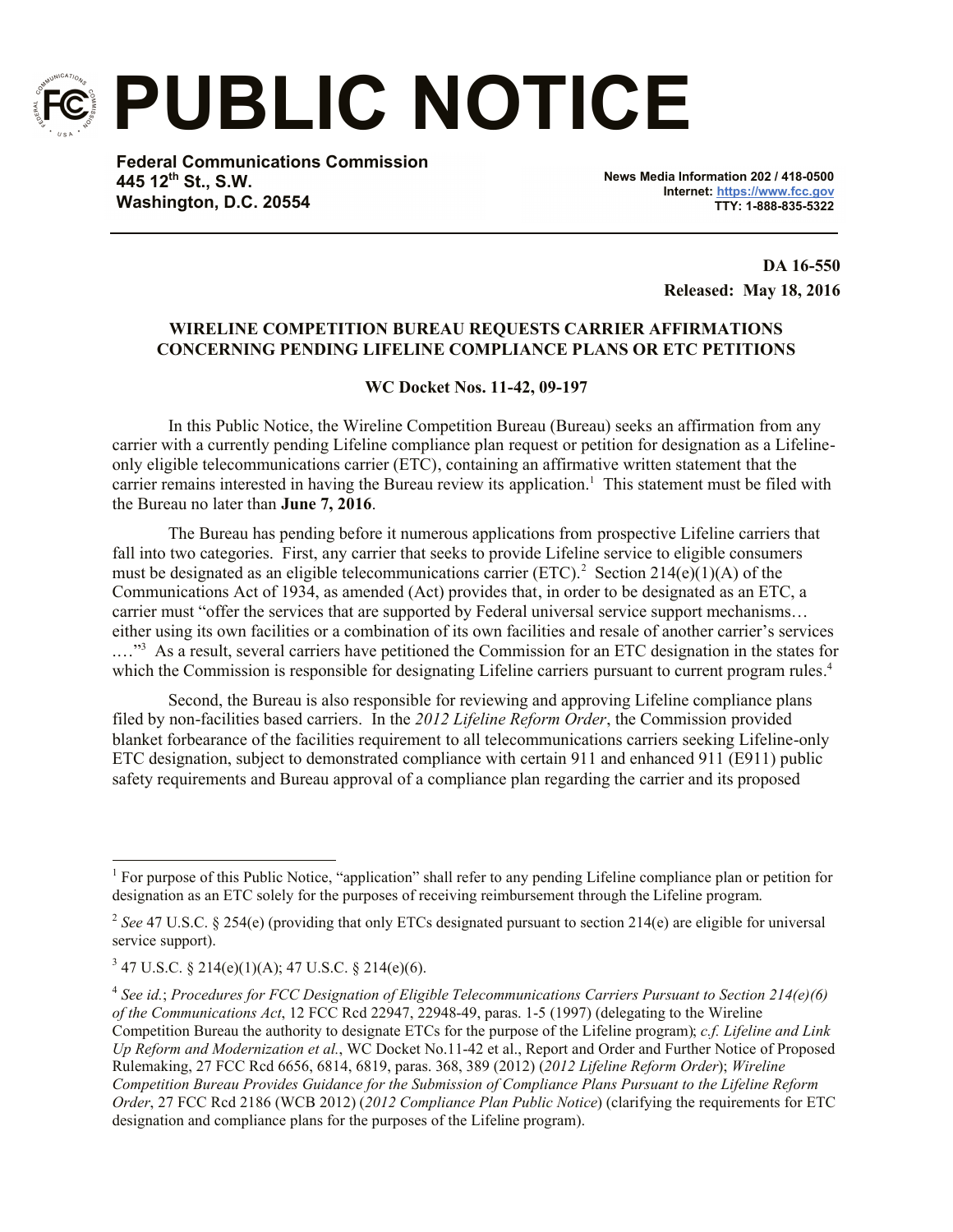Lifeline service offerings.<sup>5</sup> As a result of this requirement, many carriers have sought compliance plan approval from the Bureau.

While the applications have been pending, the Commission has adopted several orders amending the Lifeline rules and requirements, some of which have changed significantly.<sup>6</sup> For example, the Commission's recent *2016 Lifeline Modernization Order* made significant changes to the program. Many carriers filed applications with the Bureau prior to these programmatic changes and have not updated their applications or communicated a continued willingness to participate in the Lifeline program.<sup>7</sup> In order to efficiently process currently pending Lifeline ETC designation petitions and compliance plan requests, the Bureau requires carriers with pending applications filed prior to October 1, 2015 to file an affirmative statement that the carrier remains interested in having the Bureau review its application. The affirmative statement need only attest to the carrier's continued desire to have the application reviewed, and does not need to produce additional information. This affirmation must be filed no later than **June 7, 2016**. The pending application(s) of any carrier that does not respond by June 7 will be denied without prejudice. Responsive carriers' applications will be reviewed in accordance with the standard process outlined above.

Carriers must file their affirmation in **WC Docket No. 09-197**. Affirmations may be filed using the Commission's Electronic Comment Filing System (ECFS) or by filing paper copies.<sup>8</sup>

- Electronic Filers: Affirmations may be filed electronically using the Internet by accessing the ECFS http://appsint.fcc.gov/ecfs/upload/display
- Paper Filers: Parties who choose to file by paper must file an original and one copy of each filing. If more than one docket or rulemaking number appears in the caption of this proceeding, filers must submit two additional copies for each additional docket or rulemaking number.

Filings can be sent by hand or messenger delivery, by commercial overnight courier, or by firstclass or overnight U.S. Postal Service mail. All filings must be addressed to the Commission's Secretary, Office of the Secretary, Federal Communications Commission.

All hand-delivered or messenger-delivered paper filings for the Commission's Secretary must be delivered to FCC Headquarters at 445 12th St., SW, Room TW-A325, Washington, D.C. 20554. All hand deliveries must be held together with rubber bands or fasteners. Any envelopes must be disposed of before entering the building. The filing hours are 8:00 a.m. to 7:00 p.m. Commercial overnight mail (other than U.S. Postal Service Express Mail and Priority Mail) must be sent to 9300 East Hampton

l

<sup>5</sup> *See 2012 Lifeline Reform Order*, 27 FCC Rcd at 6814, para. 373.

<sup>6</sup> *See Lifeline and Link Up Reform and Modernization* et al., WC Docket No. 11-42, et al., Second Further Notice of Proposed Rulemaking, Order on Reconsideration, Second Report and Order, and Memorandum Opinion and Order, 30 FCC Rcd 7818, 7925-29, Appendix B (2015) (*2015 Second Reform Order*) (requiring ETCs to provide service directly to consumers, requiring ETCs to use a uniform "snapshot" date for FCC Form 497, and requiring ETCs to retain eligibility documentation for subscribers); *2016 Lifeline and Link Up Reform and Modernization et al.*, WC Docket No. 11-42, et al., Third Report and Order, Further Report and Order, and Order on Reconsideration, FCC 16- 28 (2016) (*2016 Lifeline Modernization Order*) (modernizing the program to include broadband as a supported service, require minimum service standards, and a number of other significant program changes).

<sup>7</sup> The changes to the rules affecting ETC and compliance plan designations made in the *2016 Lifeline Modernization Order* have not vet become effective. Carriers that receive designations as ETCs must comply with the Lifeline rules, including any amendments or changes to the rules as they become effective. Petitions will be reviewed under the Lifeline rules in effect at the time of the designation.

<sup>8</sup> *See Electronic Filing of Documents in Rulemaking Proceedings*, GC Docket No. 97-113, Report and Order, 13 FCC Rcd 11322 (1998).